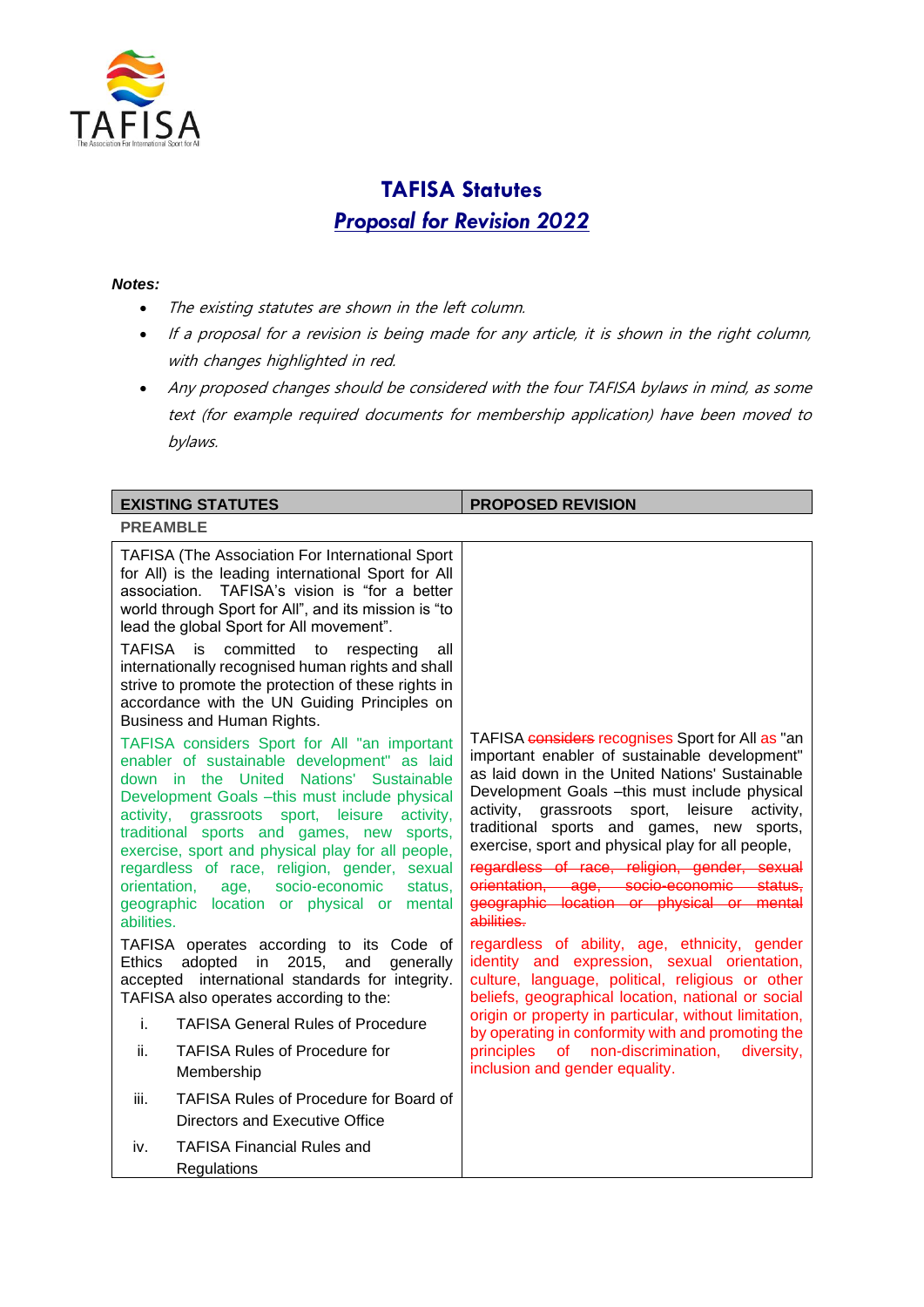

# **CHAPTER I**

|                   | <b>NAME AND HEADQUARTERS</b>                                                                                                                                                                                                         |  |
|-------------------|--------------------------------------------------------------------------------------------------------------------------------------------------------------------------------------------------------------------------------------|--|
| Article 1:        |                                                                                                                                                                                                                                      |  |
| The               | "The<br>association<br>bears<br>the<br>name<br>Association For International Sport for All"<br>(hereinafter TAFISA).                                                                                                                 |  |
| <b>Article 2:</b> |                                                                                                                                                                                                                                      |  |
|                   | It has its legal seat in Frankfurt am Main (Federal<br>Republic of Germany).                                                                                                                                                         |  |
| Article 3:        |                                                                                                                                                                                                                                      |  |
| Court.            | The association is registered in the register of<br>associations at the Frankfurt am Main Regional                                                                                                                                   |  |
| <b>Article 4:</b> |                                                                                                                                                                                                                                      |  |
|                   | The location of the Executive Office of TAFISA is<br>determined by the Board of Directors.                                                                                                                                           |  |
| <b>CHAPTER II</b> |                                                                                                                                                                                                                                      |  |
| <b>OBJECTIVE</b>  |                                                                                                                                                                                                                                      |  |
| <b>Article 1:</b> |                                                                                                                                                                                                                                      |  |
|                   | TAFISA's objective is the promotion of Sport for<br>All and physical activity.                                                                                                                                                       |  |
| <b>Article 2:</b> |                                                                                                                                                                                                                                      |  |
| the following:    | TAFISA's objective, in cooperation with the<br>Member organisations, is fulfilled by means of                                                                                                                                        |  |
| а.                | the promotion of the individual and<br>collective sport practice in reference to<br>health and social quality of life;                                                                                                               |  |
| b.                | the promotion of an active lifestyle as<br>well as the ethical values which go<br>together with sports activity;                                                                                                                     |  |
| c.                | the promotion of traditional games and<br>sport cultures by appropriate means,<br>models etc;                                                                                                                                        |  |
| d.                | the development of comprehensive sport<br>concepts,<br>programs,<br>models<br>and<br>activities in Sport for All, in cooperation<br>with Member organisations, including for<br>specific target groups as necessary and<br>relevant; |  |
| е.                | the strengthening of the integrative<br>function of Sport for All in all social fields;                                                                                                                                              |  |
| f.                | the education and training of Member<br>organisations in the development of<br>Sport for All and physical activity;                                                                                                                  |  |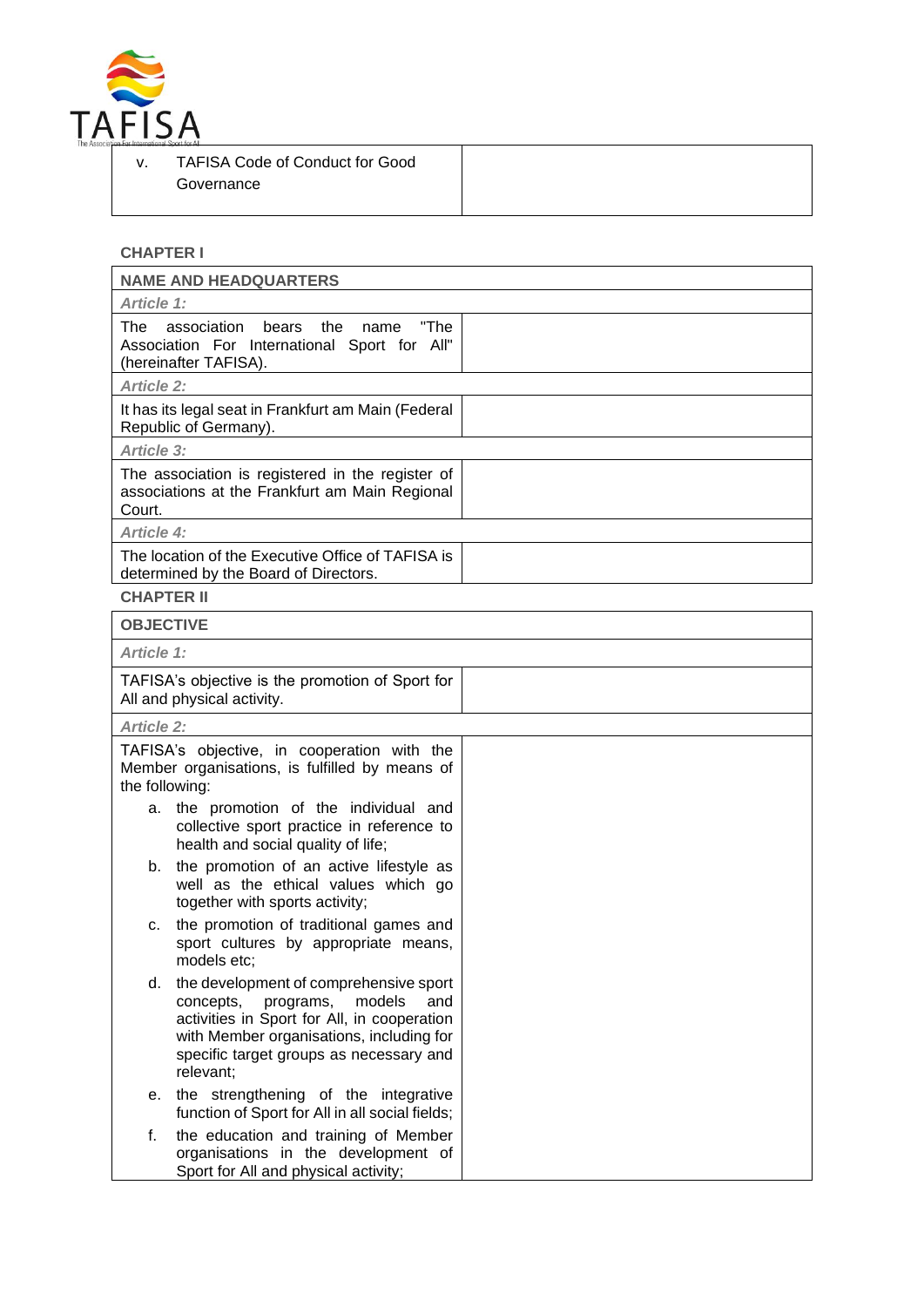

- g. the establishment of an effective partnership with scientific and knowledge organisations, for example universities and institutes;
- h. the cooperation with internationally operating institutions with an interest in Sport for All, for example governments, IOC, WHO, UNESCO, private sector and other social groups; and
- i. the facilitation of international exchange of experiences, best practices, etc;
- j. the empowerment of individuals and member organisations through Sport for All;
- k. the preservation, promotion and acceptance of diverse as well as new sporting cultures;
- l. the promotion of sustainable sporting practices and the preservation of the natural environment.

### **CHAPTER III**

**FINANCIAL YEAR** *Article 1:* The financial year is the calendar year.

#### **CHAPTER IV**

| <b>PUBLIC-BENEFIT STATUS</b>                                                                                                                                                                                                                                                                                                                                                                                                              |  |
|-------------------------------------------------------------------------------------------------------------------------------------------------------------------------------------------------------------------------------------------------------------------------------------------------------------------------------------------------------------------------------------------------------------------------------------------|--|
| Article 1:                                                                                                                                                                                                                                                                                                                                                                                                                                |  |
| TAFISA pursues exclusively and directly public-<br>benefit objectives within the meaning of the<br>German fiscal code. The association operates<br>disinterestedly and does not primarily pursue<br>purposes of economic viability. TAFISA's funds<br>may only be used for purposes in conformity with<br>the statutes.                                                                                                                   |  |
| <b>Article 2:</b>                                                                                                                                                                                                                                                                                                                                                                                                                         |  |
| TAFISA's<br>bodies and<br>committees<br>work<br>voluntarily unless the present statutes make<br>explicit statements to the contrary. The members<br>do not receive any grants from TAFISA. Travel<br>expenses and official expenditures may be<br>reimbursed. The General Assembly may agree<br>to grant an allowance for special expenditures<br>for any particularly time-consuming discharge of<br>duties and may arrange the details. |  |
| <b>Article 3:</b>                                                                                                                                                                                                                                                                                                                                                                                                                         |  |
| No-one may benefit from expenditures that are<br>not in keeping with TAFISA's purpose or from<br>unreasonably high salaries.                                                                                                                                                                                                                                                                                                              |  |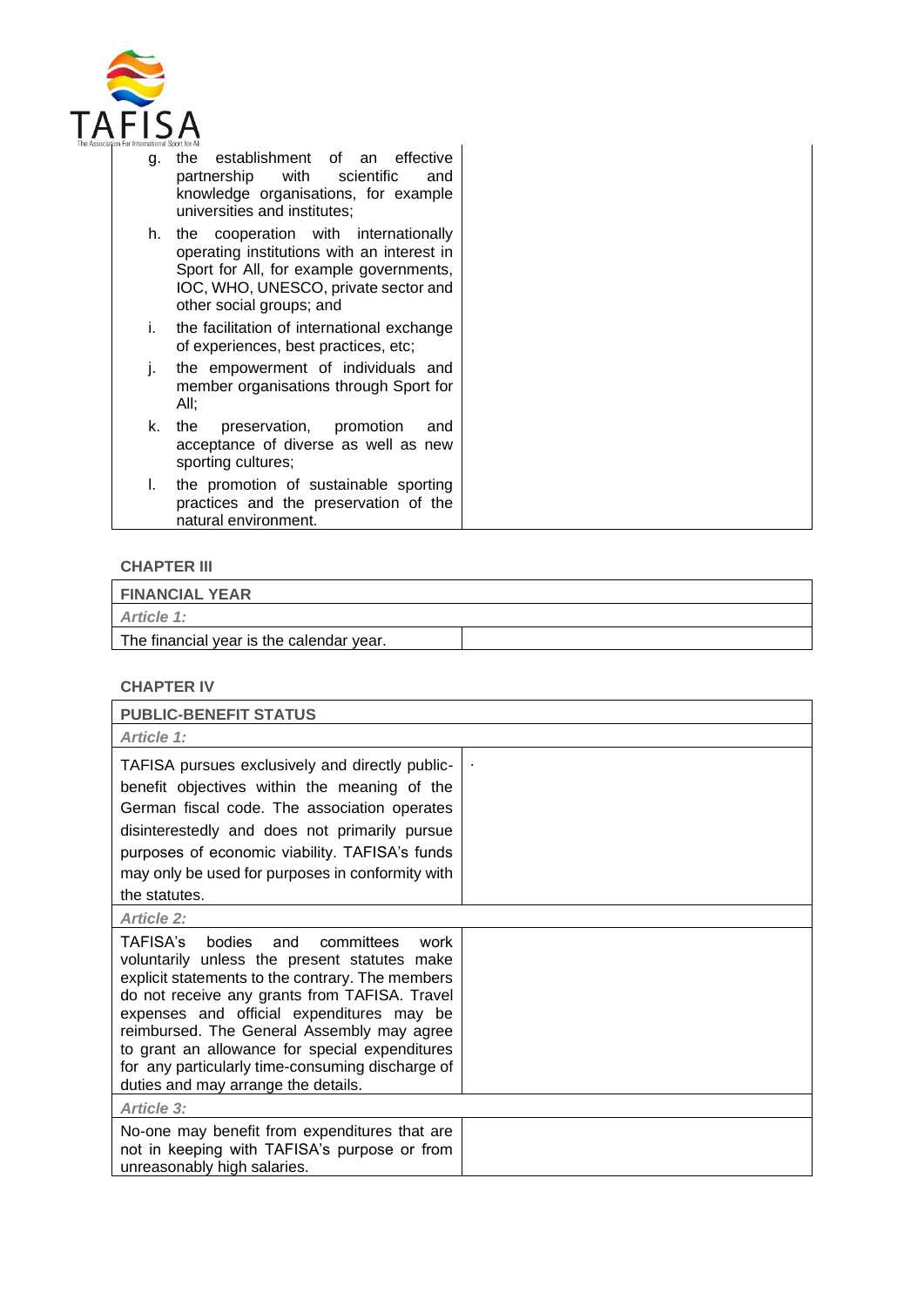

# **CHAPTER V**

| <b>WORKING LANGUAGE</b>                 |  |
|-----------------------------------------|--|
| Article 1:                              |  |
| The TAFISA working language is English. |  |

# **CHAPTER VI**

| <b>MEMBERS</b>                                                                                                                                                                                                                                                                                                                                                                                                            |                                                                                                                                                                                         |
|---------------------------------------------------------------------------------------------------------------------------------------------------------------------------------------------------------------------------------------------------------------------------------------------------------------------------------------------------------------------------------------------------------------------------|-----------------------------------------------------------------------------------------------------------------------------------------------------------------------------------------|
| Article 1:                                                                                                                                                                                                                                                                                                                                                                                                                |                                                                                                                                                                                         |
| <b>National Members</b>                                                                                                                                                                                                                                                                                                                                                                                                   |                                                                                                                                                                                         |
| National Members<br>are state or non-state<br>institutions not specific to a particular sport<br>operating at the national level that actively<br>promote general Sport for All and/or physical<br>activity and have the promotion of Sport for All<br>and/or physical activity included in their legally<br>binding statutes or equivalent documents.                                                                    |                                                                                                                                                                                         |
| <b>Article 2:</b>                                                                                                                                                                                                                                                                                                                                                                                                         |                                                                                                                                                                                         |
| <b>International Members</b>                                                                                                                                                                                                                                                                                                                                                                                              |                                                                                                                                                                                         |
| International Members are<br>institutions<br>that<br>actively promote Sport for All and/or physical<br>activity internationally, and have the promotion<br>of Sport for All and/or physical activity included<br>in their legal binding statutes or equivalent<br>document. Such institutions must represent a<br>minimum number of national members/member<br>different<br>states of 20, comprising three<br>continents. | Such institutions must represent a minimum of<br>20 national members/member states member<br>organisations, from 20 different countries and a<br>minimum of three different continents. |
| Article 3:                                                                                                                                                                                                                                                                                                                                                                                                                |                                                                                                                                                                                         |
| <b>Supporter Members</b>                                                                                                                                                                                                                                                                                                                                                                                                  |                                                                                                                                                                                         |
| Supporter Members may be either individuals or<br>organisations offering or actively promoting<br>Sport for All and/or physical activity. This can<br>include:<br>city or community administrations,<br>٠<br>national organisations for a specific<br>٠<br>sport,<br>provincial or community organisations,<br>٠                                                                                                          |                                                                                                                                                                                         |
| academic institutions.<br>٠                                                                                                                                                                                                                                                                                                                                                                                               |                                                                                                                                                                                         |
| commercial, public or private<br>a,<br>institutions.                                                                                                                                                                                                                                                                                                                                                                      | commercial, public or private institutions                                                                                                                                              |

### **CHAPTER VII**

| <b>ACCEPTANCE OF MEMBERS</b>                                                           |  |
|----------------------------------------------------------------------------------------|--|
| Article 1:                                                                             |  |
| Applications for membership shall be forwarded<br>in writing to the Secretary General. |  |
| Article 2:                                                                             |  |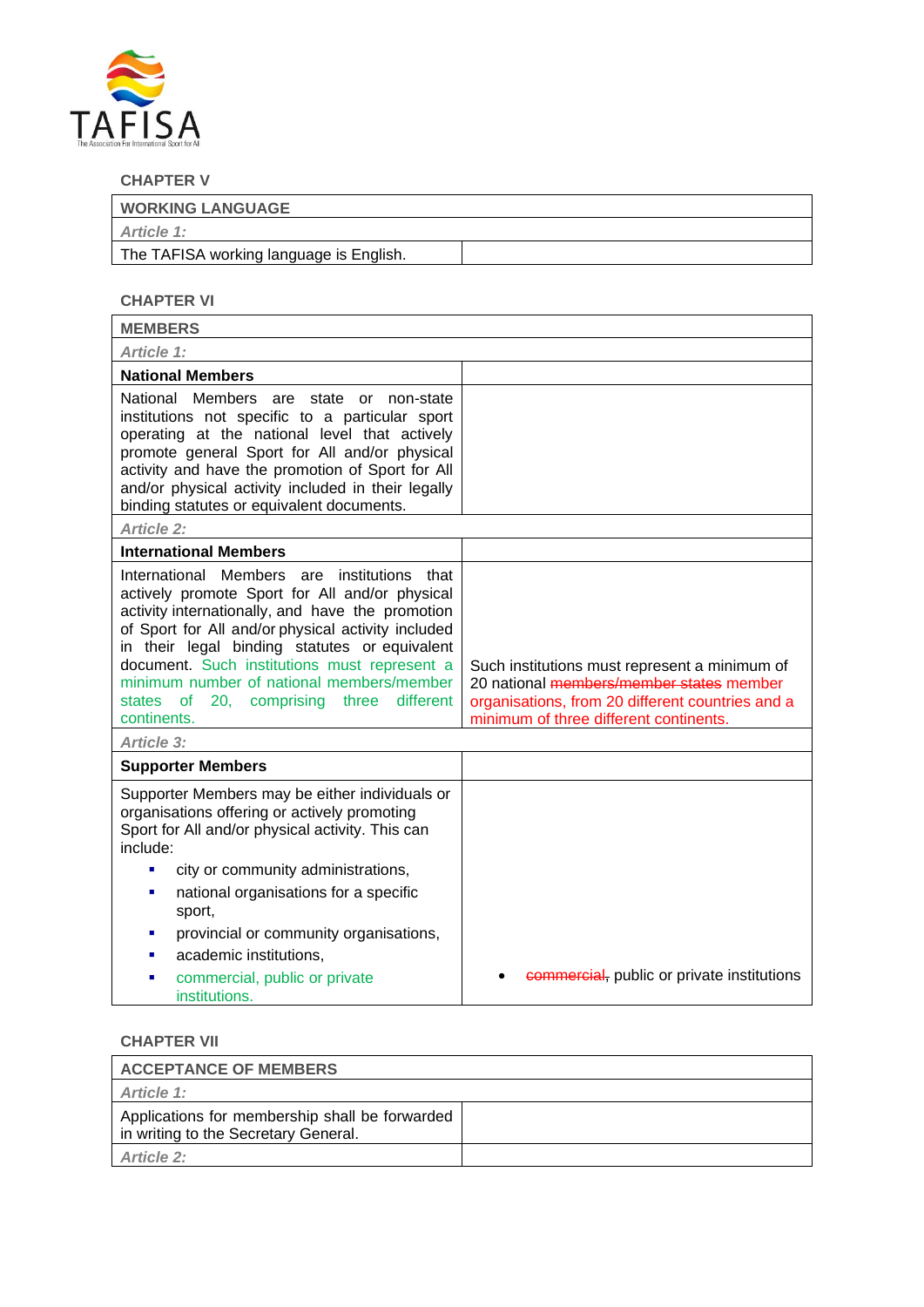

| <b>Article 5:</b>                                                                                                                                                                                                                                                                                                                                                                                                                                                                                                                                                                                                                                                                                                                                                                                                                                                                                                                                                                                                                                                                                      |
|--------------------------------------------------------------------------------------------------------------------------------------------------------------------------------------------------------------------------------------------------------------------------------------------------------------------------------------------------------------------------------------------------------------------------------------------------------------------------------------------------------------------------------------------------------------------------------------------------------------------------------------------------------------------------------------------------------------------------------------------------------------------------------------------------------------------------------------------------------------------------------------------------------------------------------------------------------------------------------------------------------------------------------------------------------------------------------------------------------|
| In case of occurrence of events or circumstances<br>of an exceptional nature which are outside of<br>TAFISA's control (such as terrorism, riot, civil<br>unrest, war - with reference to UN Charter<br>principles,<br>strike,<br>nuclear<br>chemical<br>or<br>contamination, epidemic, pandemic, natural<br>disasters or other force majeure events)<br>(hereinafter "Extraordinary Event") compromising<br>the safe and/or regular conduct of TAFISA's and<br>bodies<br>activities (e.g. regarding<br>the<br>its.<br>organization of and/or the participation in events<br>or programs hosted and/or sanctioned by<br>TAFISA) being made impossible, objectively<br>endangered, or, in the reasonable judgment of<br>the Board of Directors, not reasonably possible<br>or appropriate under adequate conditions given<br>the circumstances, the Board of Directors may<br>impose exceptional protective<br>decide<br><b>to</b><br>measures aimed at preserving the safe, peaceful<br>and regular conduct of TAFISA's activities<br>defined in this Article in accordance with<br>TAFISA's objective. |
| Protective measures may include the temporary<br>suspension of (i) the exercise of rights of TAFISA<br>member organizations representing countries<br>that caused or contributed to or are otherwise<br>relevantly involved in the Extraordinary Event<br>and/or (ii)persons who are affiliated to the<br>TAFISA member organizations referred to in sub-<br>paragraph a) above and/or citizens of the<br>concerned countries, to the extent they are<br>participating in TAFISA's activities defined in this<br>Article (including, without limitation, persons who<br>are elected or appointed as members (the same<br>applies to candidates) of TAFISA's Board of<br><b>Directors</b><br>or<br>Commissions/Commissioners/Special Advisors                                                                                                                                                                                                                                                                                                                                                           |
| provisional acceptance of the applicant. A final<br>decision shall be taken by a simple majority of<br>Membership shall expire as a result of<br>resignation, exclusion or death. Resignation is<br>possible at any time and is to be communicated<br>to the Secretariat General in writing. The<br>obligation to pay any outstanding membership<br>Membership terminates in the case of exclusion<br>for good cause, which requires a majority of three<br>quarters of the votes cast by the General                                                                                                                                                                                                                                                                                                                                                                                                                                                                                                                                                                                                  |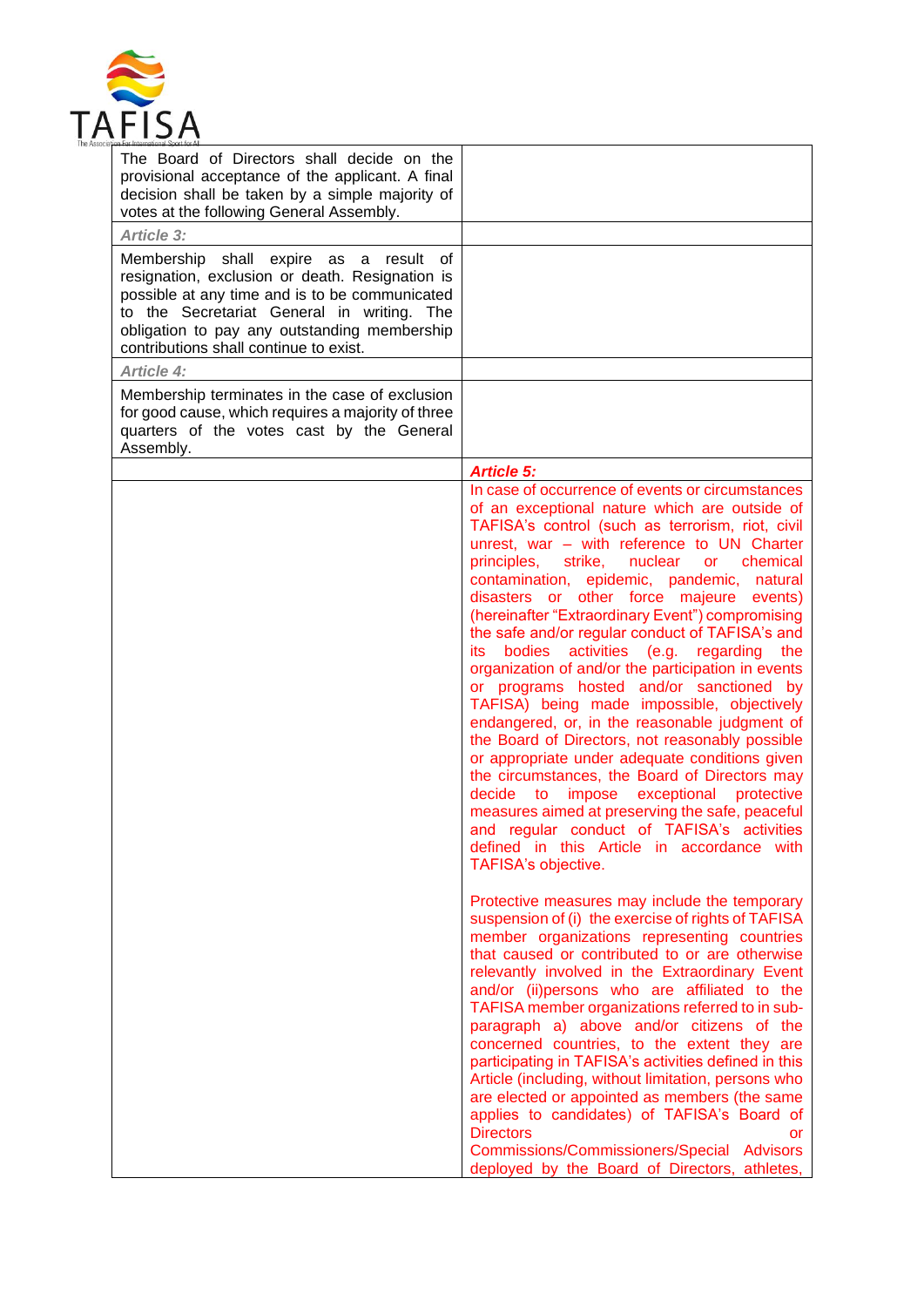

|  | Officials,<br>personnel). Moreover,<br>support<br>protective measures may include any other<br>measure that TAFISA deems appropriate in light<br>of the nature and circumstances of the<br>Extraordinary Event, which are outside of<br>TAFISA's control.                                                                                                                                                                                                                                                                                                                                                                                                                                                                                                                                                                                                                                                                                                          |
|--|--------------------------------------------------------------------------------------------------------------------------------------------------------------------------------------------------------------------------------------------------------------------------------------------------------------------------------------------------------------------------------------------------------------------------------------------------------------------------------------------------------------------------------------------------------------------------------------------------------------------------------------------------------------------------------------------------------------------------------------------------------------------------------------------------------------------------------------------------------------------------------------------------------------------------------------------------------------------|
|  | The protective measures are issued irrespective<br>of any violations by the concerned parties<br>mentioned above of their respective specific<br>obligations under TAFISA Statutes or other<br>regulations. Protective measures<br>may be<br>maintained by the Board of Directors (as issued<br>or as amended from time to time) as long as<br>reasonably required by the circumstances of the<br>Extraordinary Event and therefore be lifted, either<br>partially or totally, as soon as reasonably<br>practicable in light of the evolution of the relevant<br>circumstances. In case an issued protective<br>measure is still in place at the time of the next<br>General Assembly, such General Assembly shall<br>discuss and decide whether the protective<br>measures shall be maintained, or definitive<br>measures should be resolved (e.g., final<br>termination of the exercise of rights or<br>membership for good cause as described in<br>Article 4). |
|  | The Board of Directors shall also be entitled to<br>decide on the temporary suspension of a<br>member organization in case of a serious or<br>repeated breach of TAFISA Statutes or bylaws<br>and a misuse of TAFISA or TAFISA partners'<br>properties.                                                                                                                                                                                                                                                                                                                                                                                                                                                                                                                                                                                                                                                                                                            |

### **CHAPTER VIII**

| <b>BODIES</b>                      |  |
|------------------------------------|--|
| Article 1:                         |  |
| TAFISA's bodies are as follows:    |  |
| the General Assembly and<br>$\sim$ |  |
| the Board of Directors.            |  |

# **CHAPTER IX**

| <b>GENERAL ASSEMBLY</b>                                                                                                        |                                                                                                                                                                                                    |
|--------------------------------------------------------------------------------------------------------------------------------|----------------------------------------------------------------------------------------------------------------------------------------------------------------------------------------------------|
| Article 1:                                                                                                                     |                                                                                                                                                                                                    |
| The General Assembly is TAFISA's supreme<br>decision-making body.                                                              | $\bullet$                                                                                                                                                                                          |
| <b>Article 2:</b>                                                                                                              |                                                                                                                                                                                                    |
| The General Assembly shall take place every two<br>years if possible in connection with the TAFISA<br><b>World Congresses.</b> | The General Assembly shall take place every two<br>years, (add comma to clarify meaning) if possible<br>connection with the TAFISA<br>World<br>in<br>Congresses. An extraordinary General Assembly |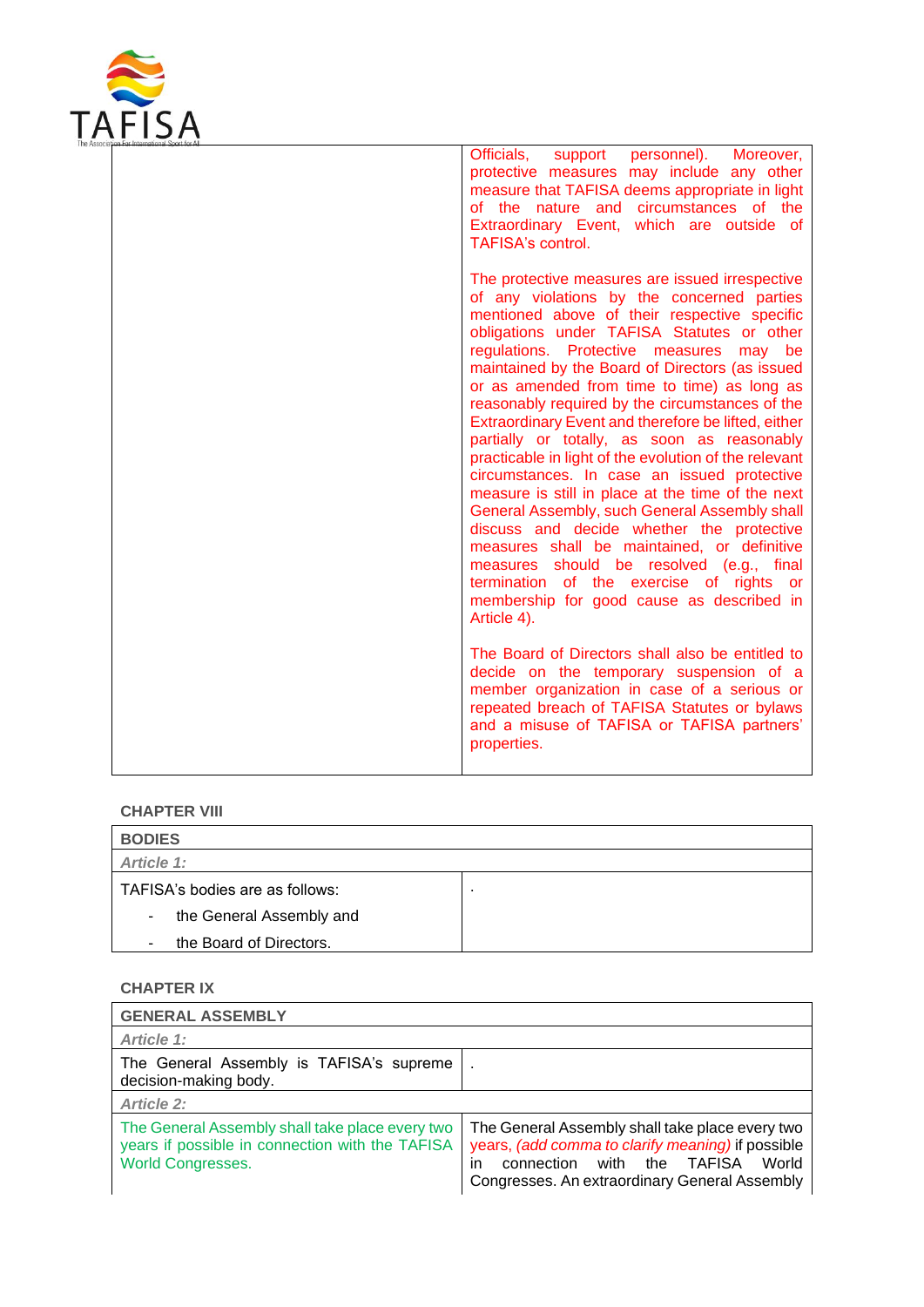

| meeting.<br>Assembly. | An extraordinary General Assembly shall be<br>called if the Board of Directors decides to do so<br>or if one-third of the members call for such a<br>The<br>Secretary General<br>issues<br>invitations to the General Assembly at least three<br>months before it is due to take place, stating the<br>date, venue and agenda. In the case of an<br>extraordinary General Assembly, this period is<br>reduced to four weeks. Motions by the members<br>have to be sent in written form to the Secretary<br>General one month before the General Assembly<br>and two weeks before an extraordinary General | shall be called if the Board of Directors decides<br>to do so or if one-third of the members call for<br>such a meeting.<br>The Secretary General issues invitations to the<br>General Assembly at least three months before it<br>is due to take place, stating the date, venue and<br>agenda. In the case of an extraordinary General<br>Assembly, this period is reduced to four weeks.<br>Motions by the members have to be sent in<br>written form to the Secretary General one month<br>before the General Assembly and two weeks<br>before an extraordinary General Assembly.<br>By a resolution adopted by the Board of<br>Directors, the General Assembly shall be held in<br>physical form or in a virtual room to be<br>determined by the Board of Directors. Delegates<br>will have to prove their identity and authority to<br>act as delegates, and in the event of a virtual<br>meeting, shall have to overcome an access<br>barrier that must be kept confidential as<br>communicated by TAFISA, to attend the meeting<br>and exercise their rights as delegates.<br>Urgency motions may only be dealt with if they<br>have been submitted in writing and if the General<br>Assembly agrees to this with a two-thirds majority<br>of the votes cast. Urgency motions regarding<br>amendments to the Statutes are inadmissible. |
|-----------------------|-----------------------------------------------------------------------------------------------------------------------------------------------------------------------------------------------------------------------------------------------------------------------------------------------------------------------------------------------------------------------------------------------------------------------------------------------------------------------------------------------------------------------------------------------------------------------------------------------------------|------------------------------------------------------------------------------------------------------------------------------------------------------------------------------------------------------------------------------------------------------------------------------------------------------------------------------------------------------------------------------------------------------------------------------------------------------------------------------------------------------------------------------------------------------------------------------------------------------------------------------------------------------------------------------------------------------------------------------------------------------------------------------------------------------------------------------------------------------------------------------------------------------------------------------------------------------------------------------------------------------------------------------------------------------------------------------------------------------------------------------------------------------------------------------------------------------------------------------------------------------------------------------------------------------------------------------------------------|
| <b>Article 3:</b>     |                                                                                                                                                                                                                                                                                                                                                                                                                                                                                                                                                                                                           |                                                                                                                                                                                                                                                                                                                                                                                                                                                                                                                                                                                                                                                                                                                                                                                                                                                                                                                                                                                                                                                                                                                                                                                                                                                                                                                                                |
|                       | Every General Assembly that is called in<br>accordance with the rules has a quorum.<br>Decisions shall be taken by a simple majority of<br>votes insofar as the present statutes do not make<br>provisions to the contrary.                                                                                                                                                                                                                                                                                                                                                                               |                                                                                                                                                                                                                                                                                                                                                                                                                                                                                                                                                                                                                                                                                                                                                                                                                                                                                                                                                                                                                                                                                                                                                                                                                                                                                                                                                |
| <b>Article 4:</b>     |                                                                                                                                                                                                                                                                                                                                                                                                                                                                                                                                                                                                           |                                                                                                                                                                                                                                                                                                                                                                                                                                                                                                                                                                                                                                                                                                                                                                                                                                                                                                                                                                                                                                                                                                                                                                                                                                                                                                                                                |
|                       | The tasks of the General Assembly include in<br>particular the following:                                                                                                                                                                                                                                                                                                                                                                                                                                                                                                                                 |                                                                                                                                                                                                                                                                                                                                                                                                                                                                                                                                                                                                                                                                                                                                                                                                                                                                                                                                                                                                                                                                                                                                                                                                                                                                                                                                                |
|                       | a) Deciding on the general principles for<br>achieving the association's objectives as<br>well as agreeing on the working<br>programme for the next two years.                                                                                                                                                                                                                                                                                                                                                                                                                                            |                                                                                                                                                                                                                                                                                                                                                                                                                                                                                                                                                                                                                                                                                                                                                                                                                                                                                                                                                                                                                                                                                                                                                                                                                                                                                                                                                |
| b)                    | Deciding on membership applications<br>and exclusions.                                                                                                                                                                                                                                                                                                                                                                                                                                                                                                                                                    |                                                                                                                                                                                                                                                                                                                                                                                                                                                                                                                                                                                                                                                                                                                                                                                                                                                                                                                                                                                                                                                                                                                                                                                                                                                                                                                                                |
| C)                    | Deciding on the venue for the respective<br>next-but-one TAFISA World Congress<br>and other major TAFISA events.                                                                                                                                                                                                                                                                                                                                                                                                                                                                                          |                                                                                                                                                                                                                                                                                                                                                                                                                                                                                                                                                                                                                                                                                                                                                                                                                                                                                                                                                                                                                                                                                                                                                                                                                                                                                                                                                |
|                       | d) Recognising and paying tribute to<br>outstanding Sport for All projects,<br>particularly in developing countries.                                                                                                                                                                                                                                                                                                                                                                                                                                                                                      |                                                                                                                                                                                                                                                                                                                                                                                                                                                                                                                                                                                                                                                                                                                                                                                                                                                                                                                                                                                                                                                                                                                                                                                                                                                                                                                                                |
| e)                    | Deciding on the budget for the next two<br>years.                                                                                                                                                                                                                                                                                                                                                                                                                                                                                                                                                         |                                                                                                                                                                                                                                                                                                                                                                                                                                                                                                                                                                                                                                                                                                                                                                                                                                                                                                                                                                                                                                                                                                                                                                                                                                                                                                                                                |
| f)                    | Approving the report of the Board of<br>Directors (activity reports and financial<br>report confirmed by a notary public).                                                                                                                                                                                                                                                                                                                                                                                                                                                                                |                                                                                                                                                                                                                                                                                                                                                                                                                                                                                                                                                                                                                                                                                                                                                                                                                                                                                                                                                                                                                                                                                                                                                                                                                                                                                                                                                |
| g)                    | Electing the Board of Directors and the<br>nomination committee. The nomination                                                                                                                                                                                                                                                                                                                                                                                                                                                                                                                           |                                                                                                                                                                                                                                                                                                                                                                                                                                                                                                                                                                                                                                                                                                                                                                                                                                                                                                                                                                                                                                                                                                                                                                                                                                                                                                                                                |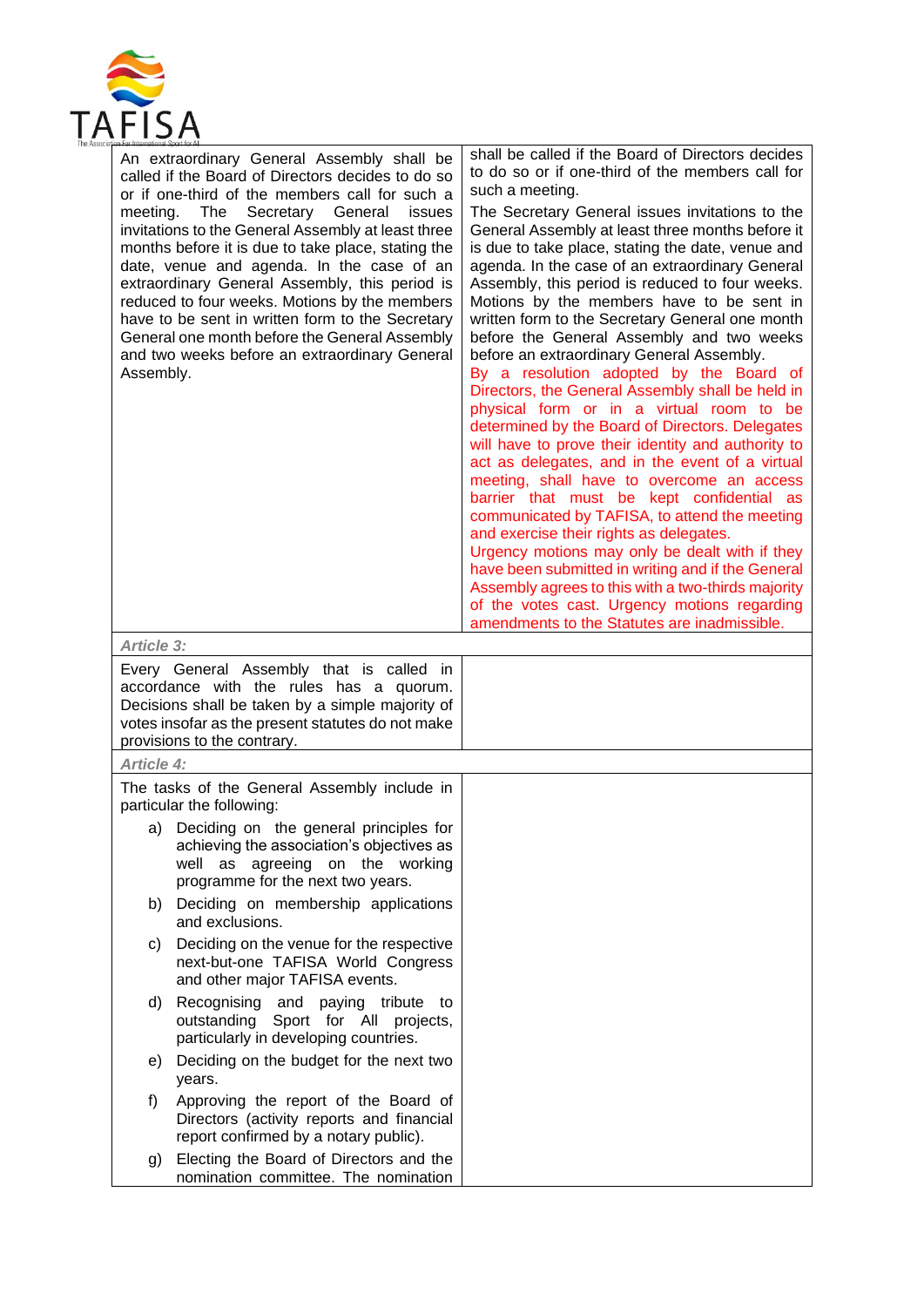

|    | committee is formed by three active<br>members, who are not members of the<br>board.                           |
|----|----------------------------------------------------------------------------------------------------------------|
| h) | Electing Honorary Presidents<br>and<br>Honorary Members.                                                       |
| i) | Deciding on two voluntary, general<br>auditors and one substitute voluntary,<br>general auditor for two years. |
| I) | Deciding on the amount of<br>the<br>membership contributions.                                                  |
| k) | Taking a decision on motions to amend                                                                          |
|    | the statutes and other motions.                                                                                |
|    | Deciding on dissolution.                                                                                       |

# **CHAPTER X**

| <b>BOARD OF DIRECTORS</b>                                                                                                                                                                                                                                                                                                                                                                                                                                                                                                                                                                                                                                                                                        |                                                                                                                                                                                                                                                                                                                                                                                                                                                                                                                                                                                                                                                                                                                                                                                            |
|------------------------------------------------------------------------------------------------------------------------------------------------------------------------------------------------------------------------------------------------------------------------------------------------------------------------------------------------------------------------------------------------------------------------------------------------------------------------------------------------------------------------------------------------------------------------------------------------------------------------------------------------------------------------------------------------------------------|--------------------------------------------------------------------------------------------------------------------------------------------------------------------------------------------------------------------------------------------------------------------------------------------------------------------------------------------------------------------------------------------------------------------------------------------------------------------------------------------------------------------------------------------------------------------------------------------------------------------------------------------------------------------------------------------------------------------------------------------------------------------------------------------|
| Article 1:                                                                                                                                                                                                                                                                                                                                                                                                                                                                                                                                                                                                                                                                                                       |                                                                                                                                                                                                                                                                                                                                                                                                                                                                                                                                                                                                                                                                                                                                                                                            |
| The Board of Directors consists of the following:<br>the President,<br>a)<br>five Vice-Presidents,<br>b)<br>the Treasurer,<br>C)<br>d)<br>up to four other members representing<br><b>TAFISA National Members</b><br>one member representing a TAFISA<br>e)<br><b>International Member</b><br>one member representing a TAFISA<br>f)<br>Supporter Member<br>At least two members of the Board<br>of<br>Directors are to be female, and two are to<br>be male. The five Vice-Presidents are to come<br>different continents (Americas -Asia-<br>from<br>Oceania - Africa - Europe). Honorary Presidents<br>and Honorary Members may be invited to the<br>Board of Directors but do not have the right to<br>vote. | The Board of Directors consists of the following:<br>representatives<br>from<br><b>TAFISA</b><br>1)<br>eleven<br>National Members, including:<br>The President,<br>a)<br><b>Five Vice-Presidents,</b><br>b)<br><b>The Treasurer</b><br>C)<br>d) four other members<br>TAFISA<br>2)<br>member<br>one<br>representing<br>a<br><b>International Member</b><br>3)<br><b>TAFISA</b><br>member representing<br>one<br>a<br>Supporter Member<br>At least four members of the Board of Directors<br>are to be female, and four are to be male.<br>The five Vice-Presidents are to come from<br>different continents (Americas - Asia - Oceania -<br>Africa -Europe). Honorary Presidents<br>and<br>Honorary Members may be invited to the Board<br>of Directors but do not have the right to vote. |
| <b>Article 2:</b>                                                                                                                                                                                                                                                                                                                                                                                                                                                                                                                                                                                                                                                                                                |                                                                                                                                                                                                                                                                                                                                                                                                                                                                                                                                                                                                                                                                                                                                                                                            |
| The members of the Board of Directors shall be<br>elected for a period of four years. They remain in<br>office until a new election. Re-election is<br>possible. In such case as a member of the Board<br>of Directors under items 1 a)-f) above should<br>leave during his term of office, a member of the<br>board shall be co-opted whose confirmation must<br>take place at the next General Assembly. The<br>Secretary General shall be a professional<br>position, and appointed by the elected Board of<br>Directors. The Secretary General has a seat on<br>the Board without voting right.                                                                                                              | The Secretary General has a seat as ex-officio<br>on the Board of Directors without voting right.                                                                                                                                                                                                                                                                                                                                                                                                                                                                                                                                                                                                                                                                                          |
| Article 3:                                                                                                                                                                                                                                                                                                                                                                                                                                                                                                                                                                                                                                                                                                       |                                                                                                                                                                                                                                                                                                                                                                                                                                                                                                                                                                                                                                                                                                                                                                                            |
| The Board of Directors within the meaning of<br>Section 26 of the German Civil Code is the                                                                                                                                                                                                                                                                                                                                                                                                                                                                                                                                                                                                                       |                                                                                                                                                                                                                                                                                                                                                                                                                                                                                                                                                                                                                                                                                                                                                                                            |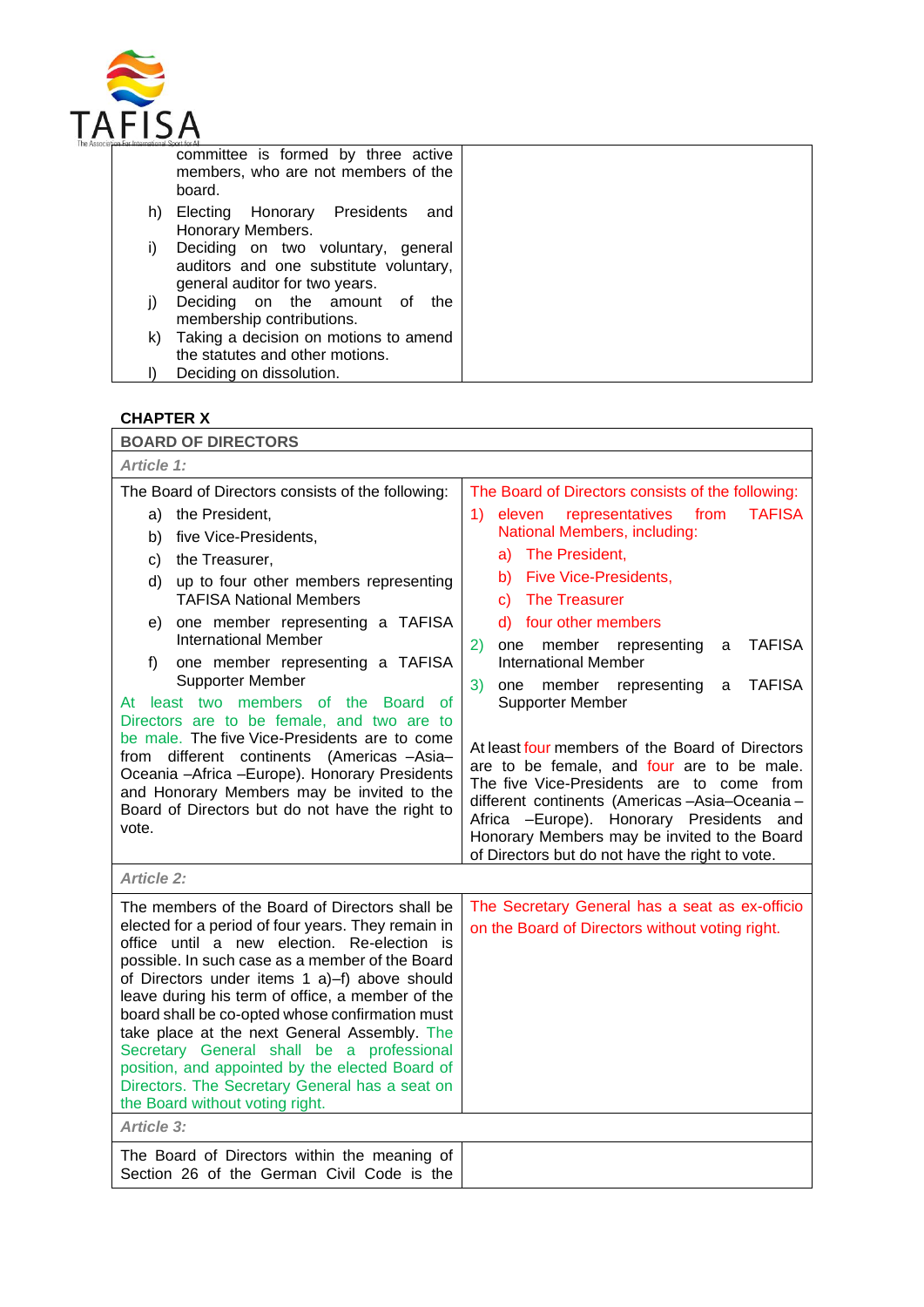

| President in combination with the Treasurer or<br>the Secretary General. If the President is unable<br>to attend the Treasurer and the Secretary<br>General shall represent the organization. The<br>reason for him or her being unable to attend does<br>not need to be proven in any individual case. |  |
|---------------------------------------------------------------------------------------------------------------------------------------------------------------------------------------------------------------------------------------------------------------------------------------------------------|--|
| At the same time, the President, the Treasurer<br>Secretary General comprise the<br>the<br>and<br>Executive Board. Certain tasks may be allocated<br>to them by the General Assembly or by the entire<br>Board of Directors.                                                                            |  |
| Article 4:                                                                                                                                                                                                                                                                                              |  |
| Meetings of the Board of Directors shall be called<br>by the President, or if he or she is unable to do<br>so, by the longest serving Vice-President.                                                                                                                                                   |  |
| Article 5:                                                                                                                                                                                                                                                                                              |  |
| The Board of Directors has a quorum if more than<br>half of its members are present.                                                                                                                                                                                                                    |  |
| Article 6:                                                                                                                                                                                                                                                                                              |  |
| The President shall decide on the participation of<br>guests.                                                                                                                                                                                                                                           |  |
| <b>Article 7:</b>                                                                                                                                                                                                                                                                                       |  |
| The Board of Directors may deploy commissions,<br>commissioners and special advisors to perform<br>subtasks.                                                                                                                                                                                            |  |

# **CHAPTER XI**

| <b>ELECTIONS / VOTING RIGHTS</b>                                                                                                                                                                                            |                                                                                                                                           |
|-----------------------------------------------------------------------------------------------------------------------------------------------------------------------------------------------------------------------------|-------------------------------------------------------------------------------------------------------------------------------------------|
| Article 1:                                                                                                                                                                                                                  |                                                                                                                                           |
| Eligible members are granted voting rights in<br>elections and votes according to their category,<br>as follows:                                                                                                            |                                                                                                                                           |
| National Members: 5 votes                                                                                                                                                                                                   |                                                                                                                                           |
| International Members: 1 vote                                                                                                                                                                                               |                                                                                                                                           |
| Supporter Members: 1 vote                                                                                                                                                                                                   |                                                                                                                                           |
| <b>Article 2:</b>                                                                                                                                                                                                           |                                                                                                                                           |
| The transfer of voting rights to other members is<br>excluded.                                                                                                                                                              |                                                                                                                                           |
| Article 3:                                                                                                                                                                                                                  |                                                                                                                                           |
| The right to vote shall be suspended if the<br>for<br>membership contributions<br>the<br>vears<br>between the General Assemblies have not been<br>credited to TAFISA's account by the beginning of<br>the General Assembly. |                                                                                                                                           |
| Article 4:                                                                                                                                                                                                                  |                                                                                                                                           |
| In the case of elections to the Board of Directors.<br>only persons may stand whose candidature is                                                                                                                          | In the case of elections to the Board of Directors.<br>only persons may stand whose candidature is<br>backed by their home country's Nati |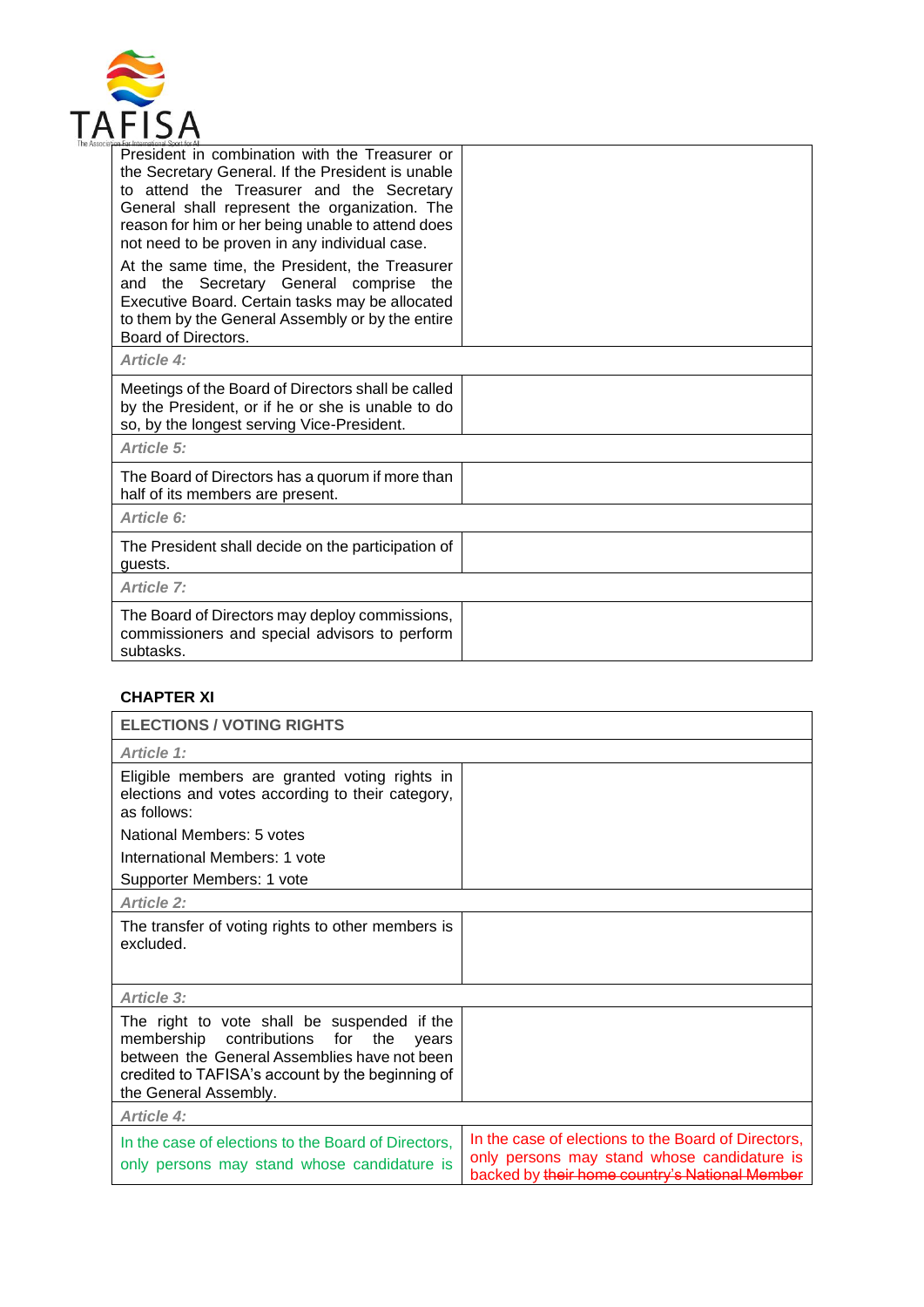

 $\overline{\phantom{a}}$ 

| backed by their home country's National Member<br>in an official letter three months before the                                                                                                                                                                                                             | a TAFISA Member in good standing. in an official<br>letter three months before the General Assembly.                                                                               |
|-------------------------------------------------------------------------------------------------------------------------------------------------------------------------------------------------------------------------------------------------------------------------------------------------------------|------------------------------------------------------------------------------------------------------------------------------------------------------------------------------------|
| General Assembly.                                                                                                                                                                                                                                                                                           | Candidates require the support of a TAFISA<br>National Member when standing for the position<br>οf<br>a) President<br>b) Member representing TAFISA National<br><b>Members</b>     |
|                                                                                                                                                                                                                                                                                                             | Candidates require the support of a TAFISA<br>International Member when standing for the<br>position of                                                                            |
|                                                                                                                                                                                                                                                                                                             | <b>TAFISA</b><br>c) Member<br>representing<br><b>International Members</b>                                                                                                         |
|                                                                                                                                                                                                                                                                                                             | Candidates require the support of a TAFISA<br>Supporter Member when standing for the<br>position of<br>d) Member representing TAFISA Supporter                                     |
|                                                                                                                                                                                                                                                                                                             | <b>Members</b>                                                                                                                                                                     |
|                                                                                                                                                                                                                                                                                                             | The backing by a TAFISA Member of good<br>standing shall be made via an official letter<br>received by the TAFISA Executive office three<br>months before the respective election. |
| Article 5:                                                                                                                                                                                                                                                                                                  |                                                                                                                                                                                    |
| The nomination committee shall propose to the<br>General Assembly persons for election.                                                                                                                                                                                                                     |                                                                                                                                                                                    |
| Article 6:                                                                                                                                                                                                                                                                                                  |                                                                                                                                                                                    |
| All decisions on motions shall be taken by simple<br>majority; motions to amend the statutes shall<br>require a majority of two-thirds of the votes cast,<br>however. Invalid votes and abstentions shall not<br>be taken into account. A tie shall mean rejection.                                         |                                                                                                                                                                                    |
| <b>Article 7:</b>                                                                                                                                                                                                                                                                                           |                                                                                                                                                                                    |
| Decisions by the Board of Directors and the<br>commissions may also be taken electronically,<br>particularly by telefax or email, if no member of<br>the Board of Directors rejects this procedure; in<br>the case of such decisions, too, the simple<br>majority of votes suffices.                        |                                                                                                                                                                                    |
| <b>Article 8:</b>                                                                                                                                                                                                                                                                                           |                                                                                                                                                                                    |
| Elections shall be held in writing and secretly in<br>principle. If only one person is proposed for an<br>office and if that person is willing to take up the<br>office, the ballot may take place by an open vote<br>with a show of hands if there is no application for<br>a secret ballot.<br>Article 9: |                                                                                                                                                                                    |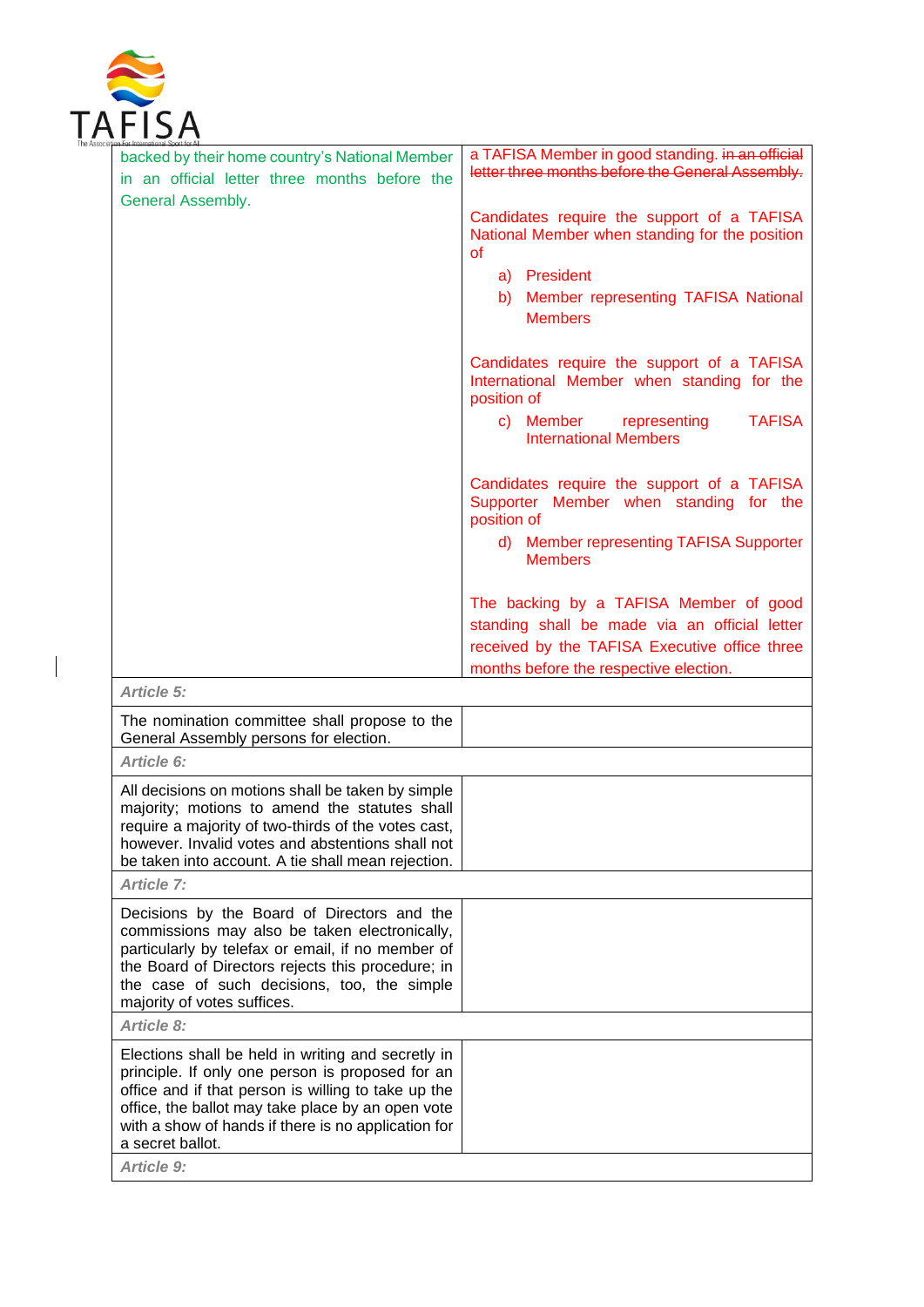

| Persons may be elected in absentia if they have<br>declared in writing their willingness to accept the<br>office.                                                                                                                                                                                                                                                                                                                                                                                                                                                                                                                                                                                                       |  |
|-------------------------------------------------------------------------------------------------------------------------------------------------------------------------------------------------------------------------------------------------------------------------------------------------------------------------------------------------------------------------------------------------------------------------------------------------------------------------------------------------------------------------------------------------------------------------------------------------------------------------------------------------------------------------------------------------------------------------|--|
| Article 10:                                                                                                                                                                                                                                                                                                                                                                                                                                                                                                                                                                                                                                                                                                             |  |
| If only one person stands for an elected post, that<br>person is elected if he or she receives a majority<br>of the votes cast. If a number of persons are<br>standing for election, the person who receives<br>more than half of the votes cast is the person<br>elected. If this number of votes is not reached<br>by any person, a run-off ballot shall take<br>place between the two persons who received the<br>most votes in the first ballot, to be decided by<br>simple majority. In such case as both candidates<br>receive the same number of votes, the ballot<br>shall be repeated after a break. If the two<br>candidates once again have the same number of<br>votes, the decision shall be taken by lot. |  |
| Article 11:                                                                                                                                                                                                                                                                                                                                                                                                                                                                                                                                                                                                                                                                                                             |  |
| By-elections and reappointments shall apply to<br>all bodies and commissions for the respective<br>current electoral term.                                                                                                                                                                                                                                                                                                                                                                                                                                                                                                                                                                                              |  |

# **CHAPTER XII**

| <b>FINANCING</b>                                                                                                                                                                                                                                                           |  |
|----------------------------------------------------------------------------------------------------------------------------------------------------------------------------------------------------------------------------------------------------------------------------|--|
| Article 1:                                                                                                                                                                                                                                                                 |  |
| TAFISA shall finance itself from the following<br>sources:                                                                                                                                                                                                                 |  |
| membership contributions,<br>a)                                                                                                                                                                                                                                            |  |
| contributions from other national and<br>b)<br>international institutions and persons,                                                                                                                                                                                     |  |
| foundations and payments by sponsors,<br>C)                                                                                                                                                                                                                                |  |
| grants and donations,<br>d)                                                                                                                                                                                                                                                |  |
| income from licensing agreements,<br>e)                                                                                                                                                                                                                                    |  |
| f)<br>real estate and movables purchased as<br>well as                                                                                                                                                                                                                     |  |
| income from real estate and movables<br>g)<br>obtained through purchase or<br>endowment.                                                                                                                                                                                   |  |
| <b>Article 2:</b>                                                                                                                                                                                                                                                          |  |
| The membership contribution shall be paid<br>annually by April 30, or in years with a General<br>Assembly, by the date of the General Assembly,<br>whichever comes first.                                                                                                  |  |
| Article 3:                                                                                                                                                                                                                                                                 |  |
| The President, the Treasurer and the Secretary<br>General shall draw up a plan of measures and a<br>draft budget for the plan of measures before<br>the beginning of each financial year and shall<br>submit them to the Board of Directors for a<br>decision to be taken. |  |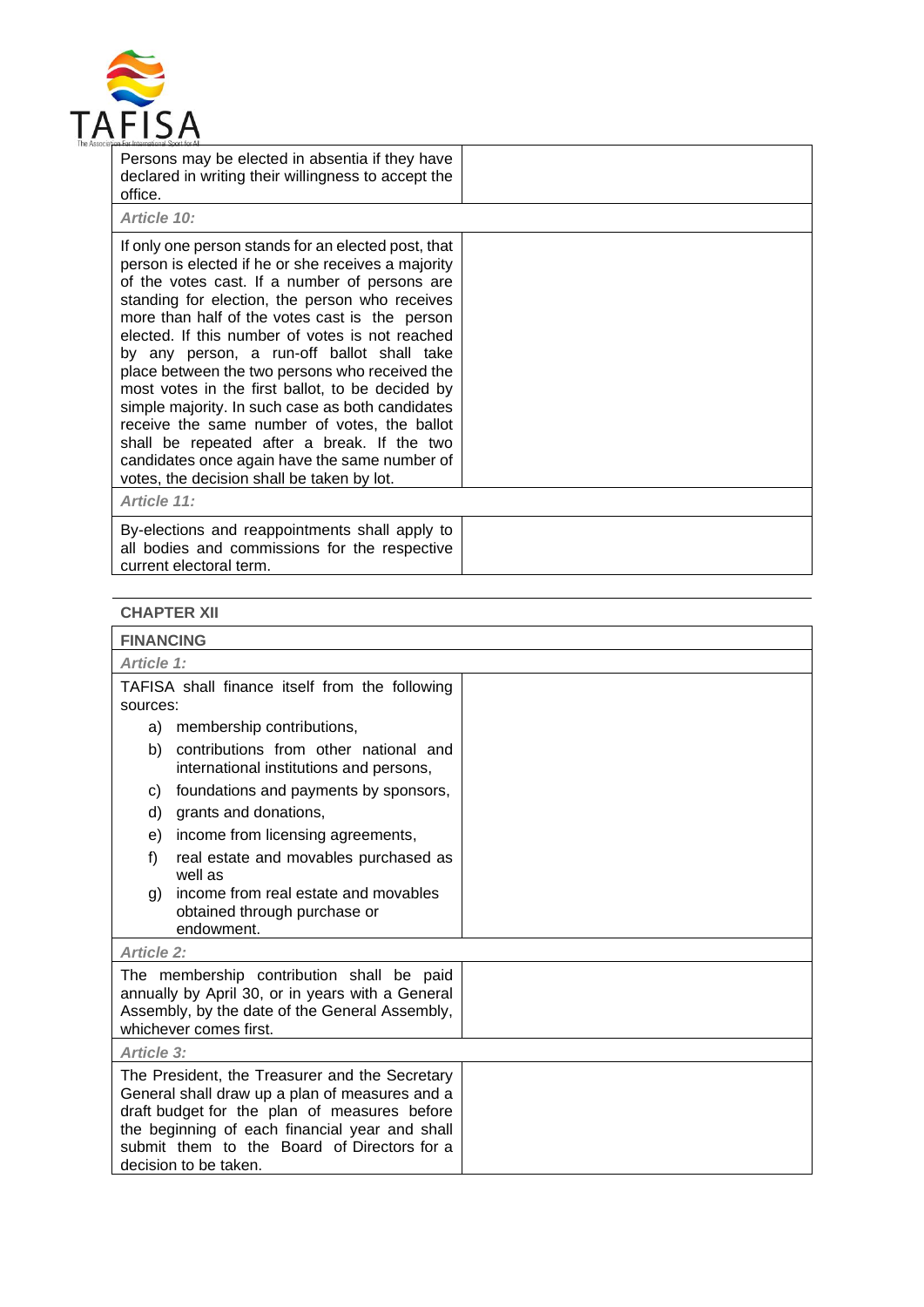

| <b>Article 4:</b>                                                                                                                                                                                                                                                                     |                                                                                            |
|---------------------------------------------------------------------------------------------------------------------------------------------------------------------------------------------------------------------------------------------------------------------------------------|--------------------------------------------------------------------------------------------|
| <b>The</b><br>President, the Treasurer<br>the<br>and<br>Secretary General shall write an activity and<br>year-end financial report following the end of the<br>financial year that requires the approval of the<br>Board of Directors and every two years by the<br>General Assembly. |                                                                                            |
| <b>Article 5:</b>                                                                                                                                                                                                                                                                     |                                                                                            |
| The accounts should be audited every year by an<br>external financial auditor.                                                                                                                                                                                                        | The accounts should be audited every year by an<br>a certified external financial auditor. |

### **CHAPTER XIII**

| <b>OFFICE</b>                                                                                                                                        |                                                                                                                                                                                                                                                             |  |
|------------------------------------------------------------------------------------------------------------------------------------------------------|-------------------------------------------------------------------------------------------------------------------------------------------------------------------------------------------------------------------------------------------------------------|--|
| Article 1:                                                                                                                                           |                                                                                                                                                                                                                                                             |  |
| TAFISA shall have an Executive office to carry<br>out ongoing tasks.                                                                                 | TAFISA shall have an Executive office to carry<br>out ongoing tasks. The Executive office is led by<br>the Secretary General.                                                                                                                               |  |
| <b>Article 2:</b>                                                                                                                                    |                                                                                                                                                                                                                                                             |  |
| The Secretary General shall manage the ongoing<br>business and shall report regularly on it to the<br><b>Executive Board and Board of Directors.</b> | The Secretary General is a professional position<br>and is appointed by the elected Board of<br>Directors. The Secretary General shall manage<br>the ongoing business and shall report regularly<br>on it to the Executive Board and Board of<br>Directors. |  |

# **CHAPTER XIV**

| <b>MINUTES</b>                                                                                                             |  |
|----------------------------------------------------------------------------------------------------------------------------|--|
| Article 1:                                                                                                                 |  |
| Minutes shall be kept of the General Assembly<br>and of the meetings of the Board of Directors and<br>the Executive Board. |  |

# **CHAPTER XV**

| <b>REGIONAL BODIES</b>                                                                                                                                                                                                                                                                                                                                                                                |  |
|-------------------------------------------------------------------------------------------------------------------------------------------------------------------------------------------------------------------------------------------------------------------------------------------------------------------------------------------------------------------------------------------------------|--|
| Article 1:                                                                                                                                                                                                                                                                                                                                                                                            |  |
| TAFISA may choose to recognize regional<br>bodies as its regional representatives in each of<br>Asia, Oceania, Africa, Europe and the Americas.<br>If recognised, it is understood that these regional<br>bodies consider TAFISA as its umbrella<br>organization, and this will be reflected in the<br>statutes of those regional bodies, including the<br>pursuit of TAFISA activities and programs. |  |

**CHAPTER XVI**

| <b>DISSOLUTION</b>                                                                                                                                     |  |
|--------------------------------------------------------------------------------------------------------------------------------------------------------|--|
| Article 1:                                                                                                                                             |  |
| The members' meeting shall decide on TAFISA's<br>dissolution with a majority of three quarters of the<br>votes cast. A vote may only take place if the |  |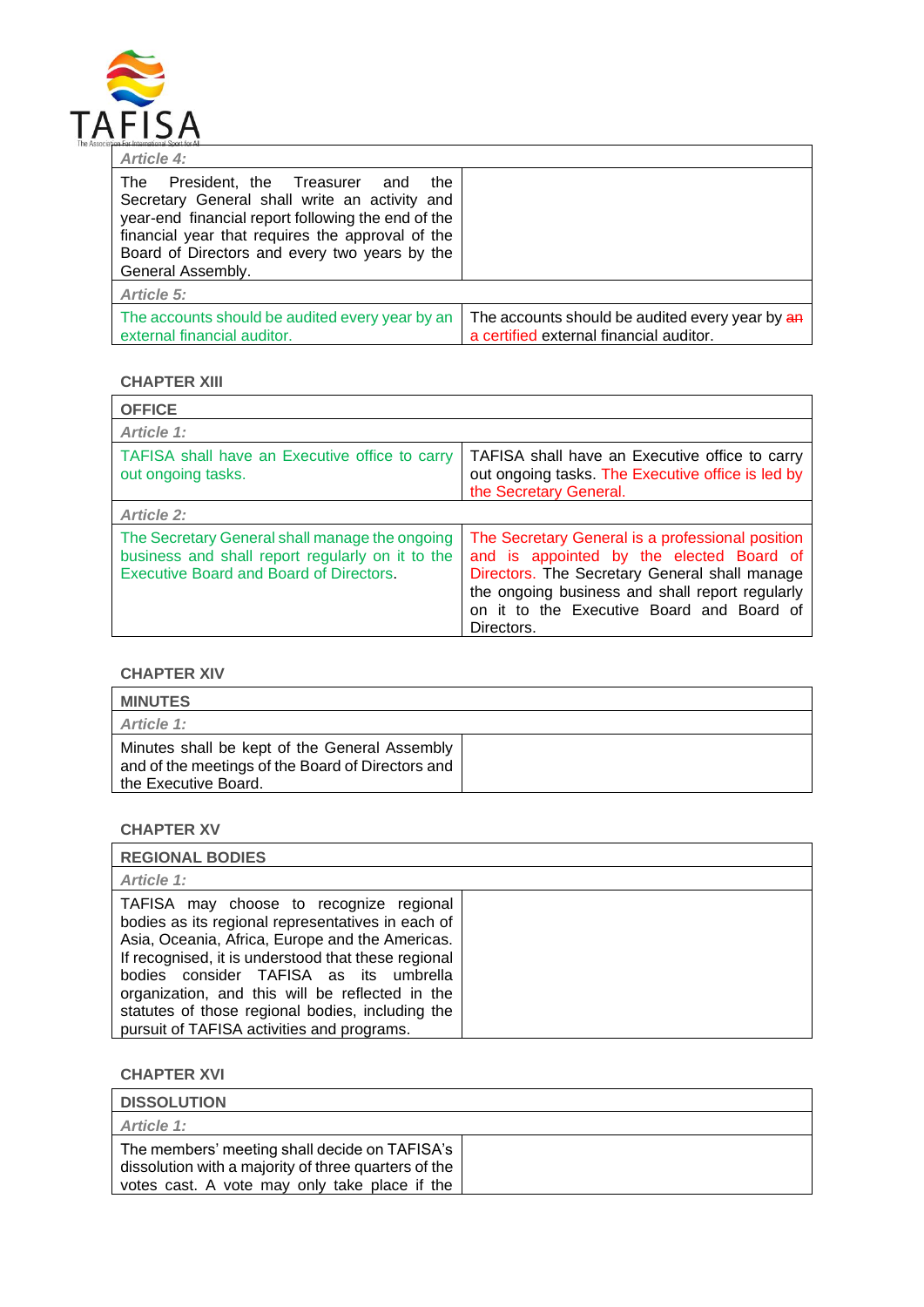

motion to dissolve TAFISA was substantiated in the invitation. In the case of the dissolution of the association or cessation of tax-privileged purposes, its remaining assets shall be transferred to a public-benefit organisation or a foundation for use for public-benefit purposes in the field of sport.

| <b>FOOTNOTES</b>                                                                                                                                                                                                                                                                                                                                          | <b>APPENDIX</b> |
|-----------------------------------------------------------------------------------------------------------------------------------------------------------------------------------------------------------------------------------------------------------------------------------------------------------------------------------------------------------|-----------------|
| International Members of TAFISA accepted prior<br>to the adoption of the revision of Statutes as<br>proposed at the 2017 General Assembly and in<br>good standing with regard to payment of<br>membership fees shall retain their status as<br>International Members regardless of subsequent<br>changes to requirements for International<br>Membership. |                 |

#### **DEFINITIONS**

TAFISA agrees the following definitions:

#### **Local**

Area restricted to immediately surrounding area, for example surrounding community, municipality, city or group of communities or cities in close proximity.

#### **Province**

Area comprising part of a nation, often defined as such by the national government.

#### **Territory**

A geographical territory which, though not recognized as a nation, has certain aspects of self-government at least to the extent in being autonomous in the control of its sports. TAFISA recognises that some territories have separate sport policies from the bulk of the nation, and therefore recognises such a territory as a separate nation.

#### **Nation**

Typically the area including but restricted to the entirety of one country, governed by one sport policy.

#### **Region**

Area comprising of multiple nationsin close proximity. Continents, as defined by TAFISA to be America, Asia/Oceania, Europe and Africa, are also considered regions.

#### **International**

Operation including multiple nations, often at least regional or global.

Area comprising  $e^f$ -multiple nations *(space added for grammar purposes)* in close proximity. Continents, as defined by TAFISA to be the Americas, Asia, Oceania, Europe and Africa, are also considered regions.